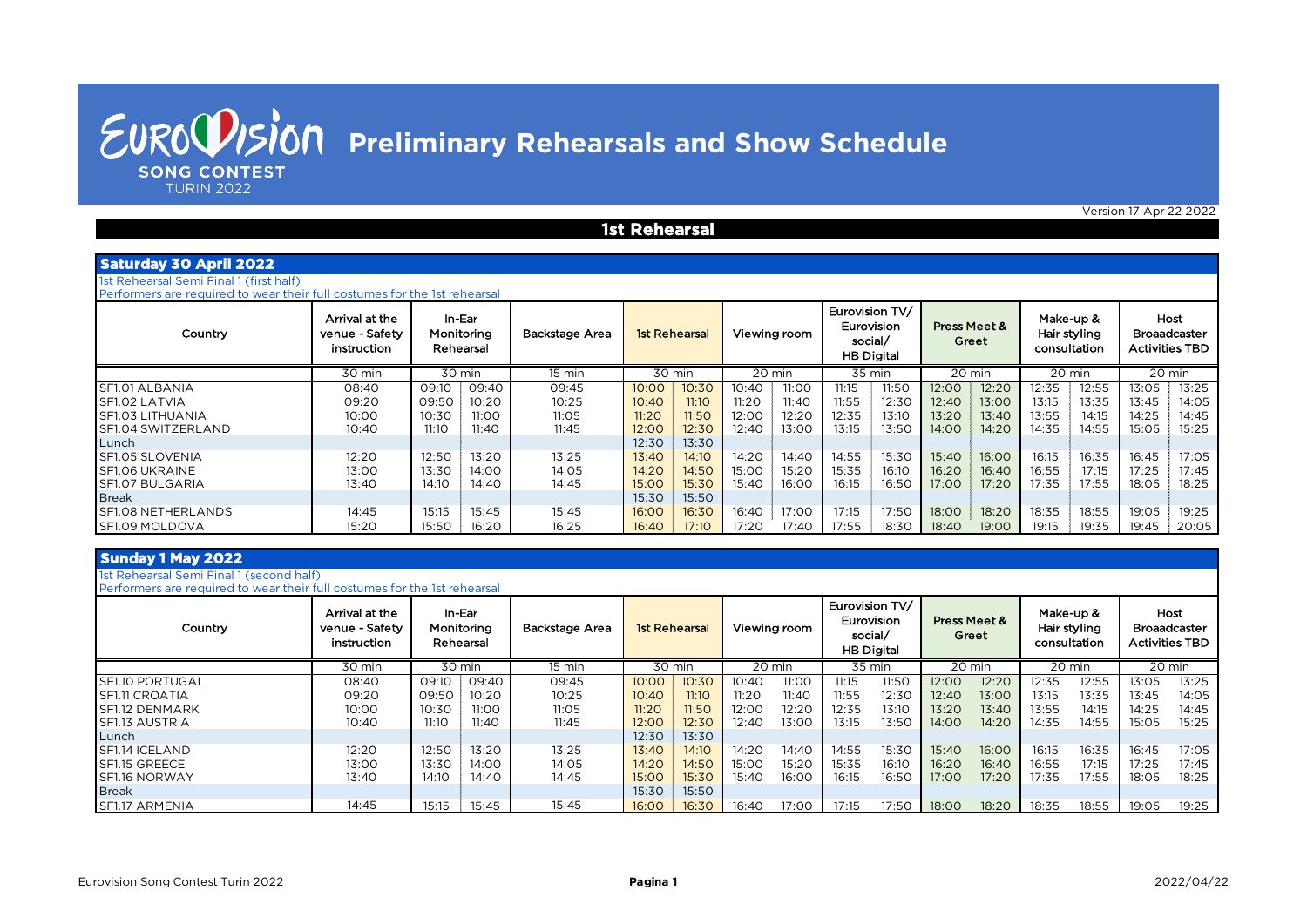**SONG CONTEST** 

**TURIN 2022** 

Version 17 Apr 22 2022

#### **Monday 2 May 2022**

1st Rehearsal Semi Final 2 (first half) Performers are required to wear their full costumes for the 1st rehearsal

| Country                  | Arrival at the<br>venue - Safety<br>instruction | Rehearsal | In-Ear<br>Monitorina | Backstage Area | <b>1st Rehearsal</b> |        |       | Viewing room | social/ | Eurovision TV/<br>Eurovision<br><b>HB Digital</b> | Press Meet & | Greet  | Make-up & | Hair styling<br>consultation | <b>Activities TBD</b> | <b>Host</b><br><b>Broaadcaster</b> |
|--------------------------|-------------------------------------------------|-----------|----------------------|----------------|----------------------|--------|-------|--------------|---------|---------------------------------------------------|--------------|--------|-----------|------------------------------|-----------------------|------------------------------------|
|                          | 30 min                                          |           | 30 min               | 15 min         |                      | 30 min |       | 20 min       |         | 35 min                                            |              | 20 min |           | 20 min                       |                       | 20 min                             |
| SF2.01 FINLAND           | 08:40                                           | 09:10     | 09:40                | 09:45          | 10:00                | 10:30  | 10:40 | 11:00        | 11:15   | 11:50                                             | 12:00        | 12:20  | 12:35     | 12:55                        | 13:05                 | 13:25                              |
| SF2.02 ISRAEL            | 09:20                                           | 09:50     | 10:20                | 10:25          | 10:40                | 11:10  | 11:20 | 11:40        | 11:55   | 12:30                                             | 12:40        | 13:00  | 13:15     | 13:35                        | 13:45                 | 14:05                              |
| <b>SF2.03 SERBIA</b>     | 10:00                                           | 10:30     | 11:00                | 11:05          | 11:20                | 11:50  | 12:00 | 12:20        | 12:35   | 13:10                                             | 13:20        | 13:40  | 13:55     | 14:15                        | 14:25                 | 14:45                              |
| SF2.04 AZERBAIJAN        | 10:40                                           | 11:10     | 11:40                | 11:45          | 12:00                | 12:30  | 12:40 | 13:00        | 13:15   | 13:50                                             | 14:00        | 14:20  | 14:35     | 14:55                        | 15:05                 | 15:25                              |
| Lunch                    |                                                 |           |                      |                | 12:30                | 13:30  |       |              |         |                                                   |              |        |           |                              |                       |                                    |
| SF2.05 GEORGIA           | 12:20                                           | 12:50     | 13:20                | 13:25          | 13:40                | 14:10  | 14:20 | 14:40        | 14:55   | 15:30                                             | 15:40        | 16:00  | 16:15     | 16:35                        | 16:45                 | 17:05                              |
| SF2.06 MALTA             | 13:00                                           | 13:30     | 14:00                | 14:05          | 14:20                | 14:50  | 15:00 | 15:20        | 15:35   | 16:10                                             | 16:20        | 16:40  | 16:55     | 17:15                        | 17:25                 | 17:45                              |
| <b>SF2.07 SAN MARINO</b> | 13:40                                           | 14:10     | 14:40                | 14:45          | 15:00                | 15:30  | 15:40 | 16:00        | 16:15   | 16:50                                             | 17:00        | 17:20  | 17:35     | 17:55                        | 18:05                 | 18:25                              |
| <b>Break</b>             |                                                 |           |                      |                | 15:30                | 15:50  |       |              |         |                                                   |              |        |           |                              |                       |                                    |
| SF2.08 AUSTRALIA         | 14:45                                           | 15:15     | 15:45                | 15:45          | 16:00                | 16:30  | 16:40 | 17:00        | 17:15   | 17:50                                             | 18:00        | 18:20  | 18:35     | 18:55                        | 19:05                 | 19:25                              |
| <b>SF2.09 CYPRUS</b>     | 15:20                                           | 15:50     | 16:20                | 16:25          | 16:40                | 17:10  | 17:20 | 17:40        | 17:55   | 18:30                                             | 18:40        | 19:00  | 19:15     | 19:35                        | 19:45                 | 20:05                              |

#### **Tuesday 3 May 2022**

1st Rehearsal Semi Final 2 (second half)

Performers are required to wear their full costumes for the 1st rehearsal

| Country                       | Arrival at the<br>venue - Safety<br>instruction |       | In-Ear<br>Monitorina<br>Rehearsal | Backstage Area | <b>1st Rehearsal</b> |        |       | Viewing room | social/ | Eurovision TV/<br>Eurovision<br><b>HB Digital</b> |       | Press Meet &<br>Greet | consultation | Make-up &<br>Hair styling |       | Host<br><b>Broaadcaster</b><br><b>Activities TBD</b> |
|-------------------------------|-------------------------------------------------|-------|-----------------------------------|----------------|----------------------|--------|-------|--------------|---------|---------------------------------------------------|-------|-----------------------|--------------|---------------------------|-------|------------------------------------------------------|
|                               | 30 min                                          |       | 30 min                            | 15 min         |                      | 30 min |       | 20 min       |         | 35 min                                            |       | 20 min                |              | 20 min                    |       | 20 min                                               |
| SF2.10 IRELAND                | 08:40                                           | 09:10 | 09:40                             | 09:45          | 10:00                | 10:30  | 10:40 | 11:00        | 11:15   | 11:50                                             | 12:00 | 12:20                 | 12:35        | 12:55                     | 13:05 | 13:25                                                |
| <b>SF2.11 NORTH MACEDONIA</b> | 09:20                                           | 09:50 | 10:20                             | 10:25          | 10:40                | 11:10  | 11:20 | 11:40        | 11:55   | 12:30                                             | 12:40 | 13:00                 | 13:15        | 13:35                     | 13:45 | 14:05                                                |
| <b>SF2.12 ESTONIA</b>         | 10:00                                           | 10:30 | 11:00                             | 11:05          | 11:20                | 11:50  | 12:00 | 12:20        | 12:35   | 13:1C                                             | 13:20 | 13:40                 | 13:55        | 14:15                     | 14:25 | 14:45                                                |
| SF2.13 ROMANIA                | 10:40                                           | 11:10 | 11:40                             | 11:45          | 12:00                | 12:30  | 12:40 | 13:00        | 13:15   | 13:50                                             | 14:00 | 14:20                 | 14:35        | 14:55                     | 15:05 | 15:25                                                |
| Lunch                         |                                                 |       |                                   |                | 12:30                | 13:30  |       |              |         |                                                   |       |                       |              |                           |       |                                                      |
| SF2.14 POLAND                 | 12:20                                           | 12:50 | 13:20                             | 13:25          | 13:40                | 14:10  | 14:20 | 14:40        | 14:55   | 15:30                                             | 15:40 | 16:00                 | 16:15        | 16:35                     | 16:45 | 17:05                                                |
| <b>SF2.15 MONTENEGRO</b>      | 13:00                                           | 13:30 | 14:00                             | 14:05          | 14:20                | 14:50  | 15:00 | 15:20        | 15:35   | 16:10                                             | 16:20 | 16:40                 | 16:55        | 17:15                     | 17:25 | 17:45                                                |
| SF2.16 BELGIUM                | 13:40                                           | 14:10 | 14:40                             | 14:45          | 15:00                | 15:30  | 15:40 | 16:00        | 16:15   | 16:50                                             | 17:00 | 17:20                 | 17:35        | 17:55                     | 18:05 | 18:25                                                |
| <b>Break</b>                  |                                                 |       |                                   |                | 15:30                | 15:50  |       |              |         |                                                   |       |                       |              |                           |       |                                                      |
| SF2.17 SWEDEN                 | 14:45                                           | 15:15 | 15:45                             | 15:45          | 16:00                | 16:30  | 16:40 | 17:00        | 17:15   | 17:50                                             | 18:00 | 18:20                 | 18:35        | 18:55                     | 19:05 | 19:25                                                |
| <b>SF2.18 CZECH REPUBLIC</b>  | 15:20                                           | 15:50 | 16:20                             | 16:25          | 16:40                | 17:10  | 17:20 | 17:40        | 17:55   | 18:30                                             | 18:40 | 19:00                 | 19:15        | 19:35                     | 19:45 | 20:05                                                |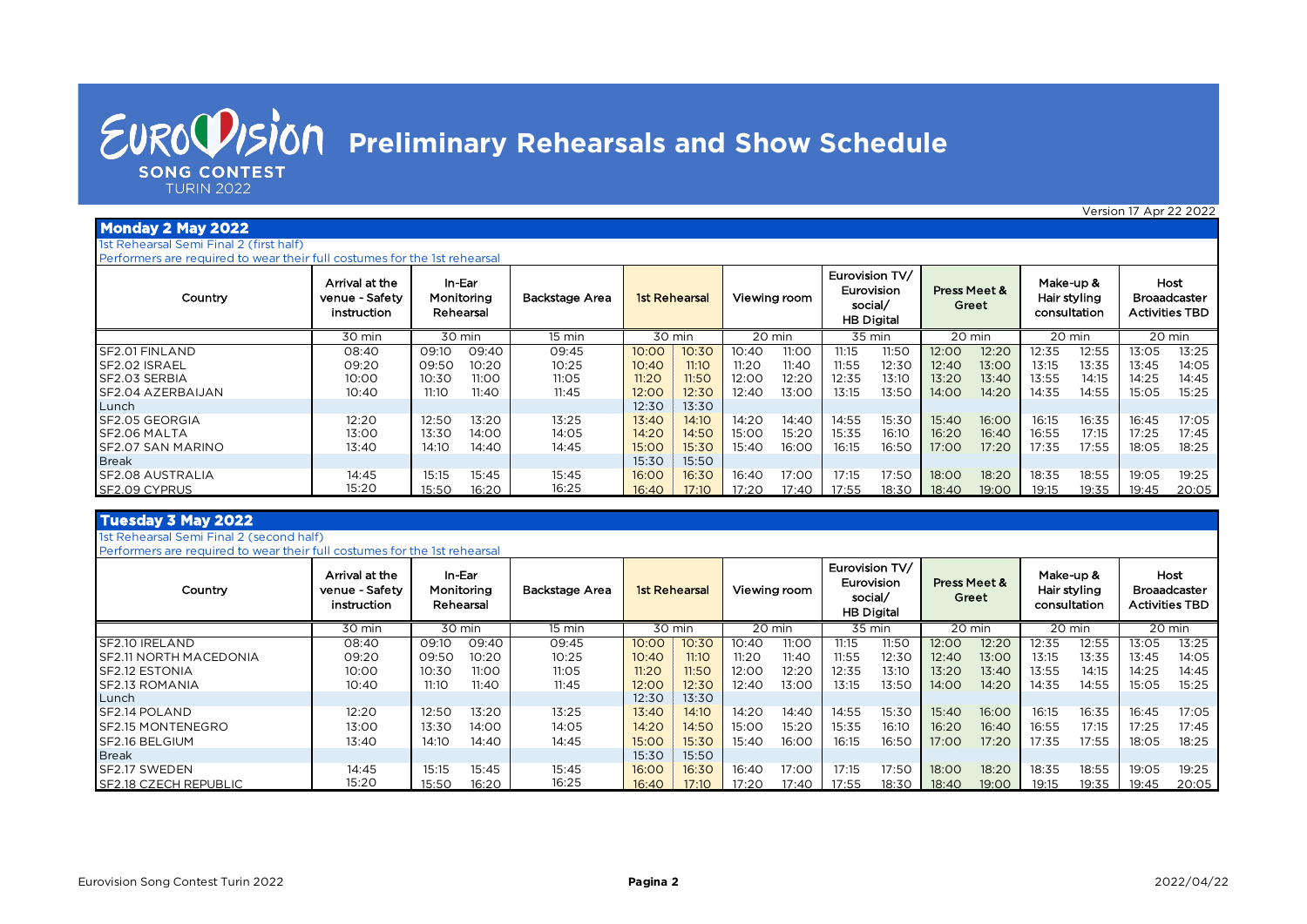**2nd Rehearsal**

**SONG CONTEST TURIN 2022** 

| <b>Wednesday 4 May 2022</b>                                                                                                                                                        |                                                                               |                           |                                                                               |                                                                                        |                                                                                        |                                                                               |                                                                               |                                                                               |                                                                               |
|------------------------------------------------------------------------------------------------------------------------------------------------------------------------------------|-------------------------------------------------------------------------------|---------------------------|-------------------------------------------------------------------------------|----------------------------------------------------------------------------------------|----------------------------------------------------------------------------------------|-------------------------------------------------------------------------------|-------------------------------------------------------------------------------|-------------------------------------------------------------------------------|-------------------------------------------------------------------------------|
| 2nd Rehearsal - Semi Final 1<br>Performers are required to wear their full costumes and hair/make-up for the 2nd rehearsal                                                         |                                                                               |                           |                                                                               |                                                                                        |                                                                                        |                                                                               |                                                                               |                                                                               |                                                                               |
| Country                                                                                                                                                                            | Arrival at the<br>venue                                                       | Hair and<br><b>Makeup</b> | <b>Backstage</b><br>Area                                                      | 2nd Rehearsal                                                                          |                                                                                        |                                                                               | Viewing room                                                                  | <b>Press</b><br>Conference                                                    |                                                                               |
|                                                                                                                                                                                    | 45 min                                                                        | <b>TBD</b>                | $15 \text{ min}$                                                              | 20 min                                                                                 |                                                                                        |                                                                               | 20 min                                                                        |                                                                               | 20 min                                                                        |
| SF1.01 ALBANIA<br>SF1.02 LATVIA<br>SF1.03 LITHUANIA<br>SF1.04 SWITZERLAND<br>SF1.05 SLOVENIA<br>Lunch<br>SF1.06 UKRAINE<br>SF1.07 BULGARIA<br>SF1.08 NETHERLANDS<br>SF1.09 MOLDOVA | 09:00<br>09:25<br>09:50<br>10:15<br>10:40<br>12:05<br>12:30<br>12:55<br>13:20 |                           | 09:45<br>10:10<br>10:35<br>11:00<br>11:25<br>12:50<br>13:15<br>13:40<br>14:05 | 10:00<br>10:25<br>10:50<br>11:15<br>11:40<br>12:00<br>13:05<br>13:30<br>13:55<br>14:20 | 10:20<br>10:45<br>11:10<br>11:35<br>12:00<br>13:00<br>13:25<br>13:50<br>14:15<br>14:40 | 10:30<br>10:55<br>11:20<br>11:45<br>12:10<br>13:35<br>14:00<br>14:25<br>14:50 | 10:50<br>11:15<br>11:40<br>12:05<br>12:30<br>13:55<br>14:20<br>14:45<br>15:10 | 11:10<br>11:35<br>12:00<br>12:25<br>12:50<br>14:15<br>14:40<br>15:05<br>15:30 | 11:30<br>11:55<br>12:20<br>12:45<br>13:10<br>14:35<br>15:00<br>15:25<br>15:50 |
| SF1.10 PORTUGAL<br><b>Break</b>                                                                                                                                                    | 13:45                                                                         |                           | 14:30                                                                         | 14:45<br>15:05                                                                         | 15:05<br>15:25                                                                         | 15:15                                                                         | 15:35                                                                         | 15:55                                                                         | 16:15                                                                         |
| SF1.11 CROATIA<br>SF1.12 DENMARK<br>SF1.13 AUSTRIA<br>SF1.14 ICELAND                                                                                                               | 14:35<br>15:00<br>15:25<br>15:50                                              |                           | 15:20<br>15:45<br>16:10<br>16:35                                              | 15:35<br>16:00<br>16:25<br>16:50                                                       | 15:55<br>16:20<br>16:45<br>17:10                                                       | 16:05<br>16:30<br>16:55<br>17:20                                              | 16:25<br>16:50<br>17:15<br>17:40                                              | 16:45<br>17:10<br>17:35<br>18:00                                              | 17:05<br>17:30<br>17:55<br>18:20                                              |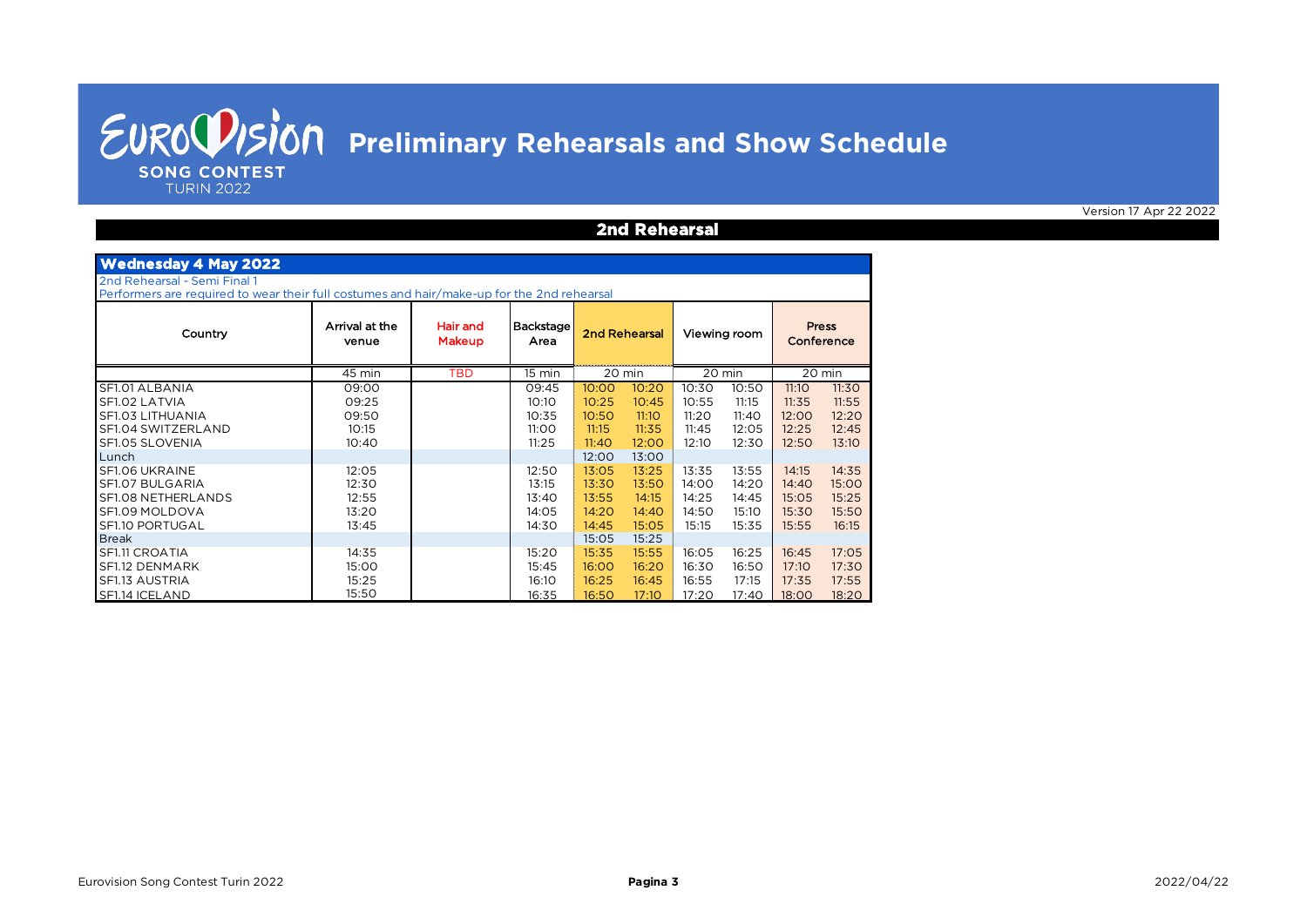**SONG CONTEST** 

**TURIN 2022** 

#### **Thursday 5 May 2022**

2nd Rehearsal - Semi Final 1 + 2

1st Rehearsal Big 5

Performers are required to wear their full costumes and hair/make-up for the 2nd rehearsal

Country **Backstage** Arrival at the **Hair and Backstage** Area 15 min SF1.15 GREECE 00:00 00:00 09:45 10:00 10:20 10:30 10:50 11:10 11:30 SF1.16 NORWAY | 09:25 | | 10:10 <mark>| 10:25 10:55</mark> 11:15 | 11:35 11:55 SF1.17 ARMENIA 00:00 00:00 10:35 10:50 11:10 11:20 11:40 12:00 12:20 SF2.01 FINLAND 00:00 00:00 11:00 11:15 11:35 11:45 12:05 12:25 12:45 SF2.02 ISRAEL 00:00 00:00 11:25 11:40 12:00 12:10 12:30 12:50 13:10 Lunch 12:00 13:00 SF2.03 SERBIA 00:00 00:00 12:50 13:05 13:25 13:35 13:55 14:15 14:35 SF2.04 AZERBAIJAN 00:00 00:00 13:15 13:30 13:50 14:00 14:20 14:40 15:00 SF2.05 GEORGIA 00:00 00:00 13:40 13:55 14:15 14:25 14:45 15:05 15:25 SF2.06 MALTA | 13:20 | | 14:05 <mark>| 14:20 14:40 |</mark> 14:50 15:10 | 15:30 15:50 SF2.07 SAN MARINO 00:00 00:00 14:30 14:45 15:05 15:15 15:35 15:55 16:15 Break 15:05 15:25 Country SF1.Big1 FRANCE | 14:15 | 14:45 15:15 | 15:20 <mark>| 15:35 16:05 |</mark> 16:15 16:30 | 17:35 17:5<mark>5 |</mark> 18:10 18:30 | 18:40 19:00 SF1.Big 2 ITALY | 14:55 | 15:25 15:55 | 16:00 <mark>| 16:15 16:45 |</mark> 16:55 17:15 | 17:30 18:05 | 18:15 18:3<mark>5 |</mark> 18:50 19:10 | 19:20 19:40 20 min 14:15 35 min Arrival at the venue - Safety instruction In-Ear Monitoring Rehearsal TBD | 15 min | 20 min | 20 min Viewing room 15:20 14:55 15:25 15:55 16:00 Viewing room Eurovision TV/ Eurovision social/ **HB Digital** Press **Conference** Backstage Area 1 1st Rehearsal 30 min 15 min 30 min 20 min Hair and Makeup 30 min 20 min 2nd Rehearsal 45 min Arrival at the venue 09:00  $13:20$ 13:45 12:55  $12.30$ 12:05 10:40 10:15 09:50 09:25

16:15 16:45 17:15

 $16:05$ 

16:55

Version 17 Apr 22 2022

Host **Broaadcaster** Activities TBD

20 min 20 min 20 min

Make-up & Hair styling consultation

Press Meet & Greet

SF2.Big 1 UNITED KINGDOM | 15:35 | 16:05 16:35 | 16:40 | 16:55 17:25 | 17:35 17:35 18:10 18:45 | 18:55 19:15 | 19:30 19:50 | 20:00 20:20<br>SF2.Big 2 SPAIN | 16:15 | 16:45 17:15 | 17:20 | 17:35 18:05 18:15 18:35 | 18:50 19:25 SF2.Big 2 SPAIN | 16:15 | 16:45 17:15 | 17:20 <mark>| 17:35 18:05 |</mark> 18:15 18:50 19:25 | 19:35 19:5<mark>5 |</mark> 20:10 20:30 | 20:40 21:00 SF2.Big 3 GERMANY | 16:55 | 17:25 17:55 | 18:00 <mark>| 18:15 18:45 |</mark> 18:55 19:15 | 19:30 20:05 | 20:15 20:35 | 20:50 21:10 | 21:20 21:40

18:00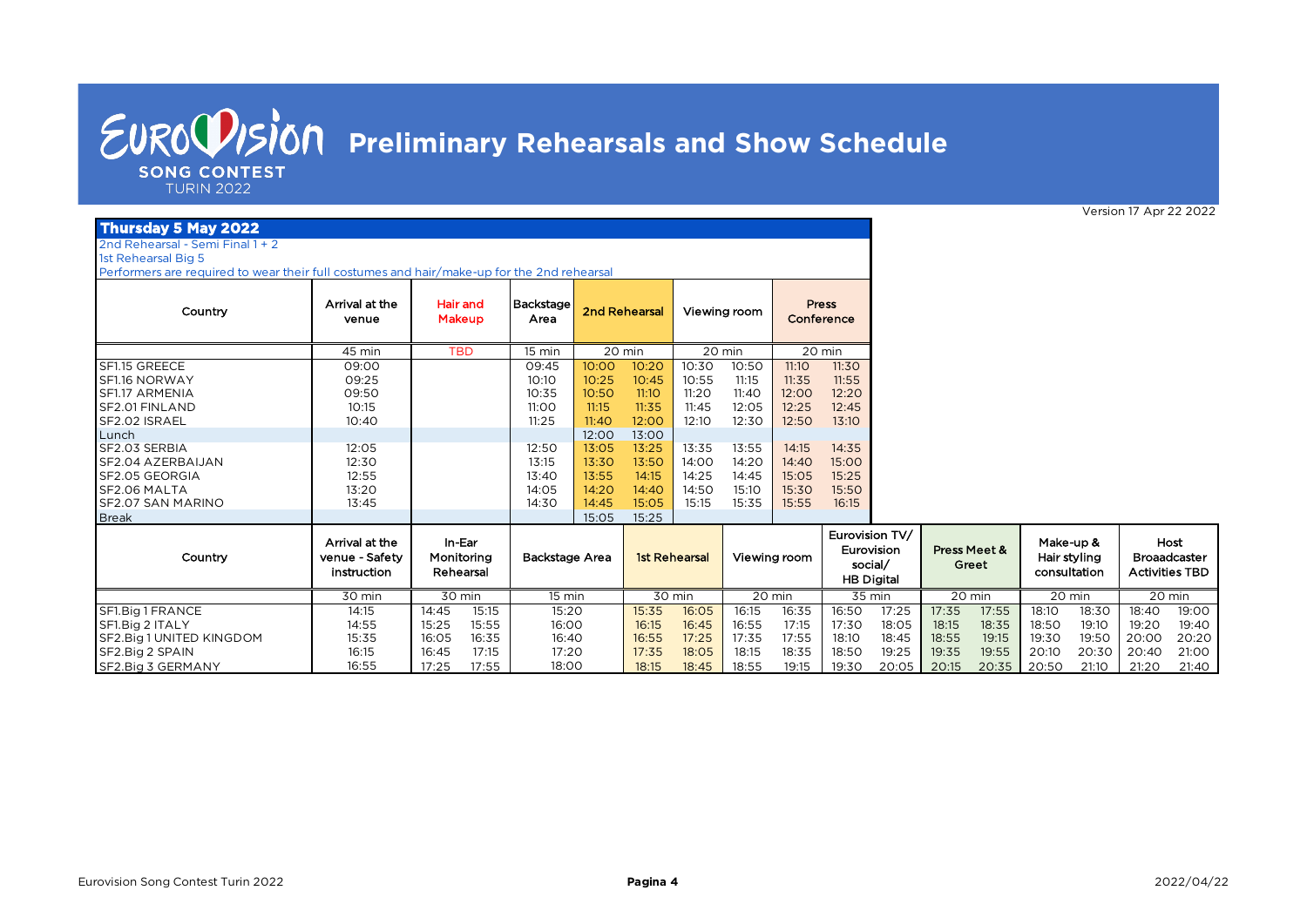**SONG CONTEST** 

**TURIN 2022** 

#### **Friday 6 May 2022** 2nd Rehearsal - Semi Final 2

Performers are required to wear their full costumes and hair/make-up for the 2nd rehearsal

| Country                | Arrival at the<br>venue | Hair and<br>Makeup | Backstage<br>Area |        | 2nd Rehearsal |       | Viewing room |        | <b>Press</b><br>Conference |
|------------------------|-------------------------|--------------------|-------------------|--------|---------------|-------|--------------|--------|----------------------------|
|                        | 45 min                  | TBD                | 15 min            | 20 min |               |       | 20 min       | 20 min |                            |
| SF2.08 AUSTRALIA       | 09:00                   |                    | 09:45             | 10:00  | 10:20         | 10:30 | 10:50        | 11:10  | 11:30                      |
| SF2.09 CYPRUS          | 09:25                   |                    | 10:10             | 10:25  | 10:45         | 10:55 | 11:15        | 11:35  | 11:55                      |
| SF2.10 IRELAND         | 09:50                   |                    | 10:35             | 10:50  | 11:10         | 11:20 | 11:40        | 12:00  | 12:20                      |
| SF2.11 NORTH MACEDONIA | 10:15                   |                    | 11:00             | 11:15  | 11:35         | 11:45 | 12:05        | 12:25  | 12:45                      |
| SF2.12 ESTONIA         | 10:40                   |                    | 11:25             | 11:40  | 12:00         | 12:10 | 12:30        | 12:50  | 13:10                      |
| Lunch                  |                         |                    |                   | 12:00  | 13:00         |       |              |        |                            |
| SF2.13 ROMANIA         | 12:05                   |                    | 12:50             | 13:05  | 13:25         | 13:35 | 13:55        | 14:15  | 14:35                      |
| SF2.14 POLAND          | 12:30                   |                    | 13:15             | 13:30  | 13:50         | 14:00 | 14:20        | 14:40  | 15:00                      |
| SF2.15 MONTENEGRO      | 12:55                   |                    | 13:40             | 13:55  | 14:15         | 14:25 | 14:45        | 15:05  | 15:25                      |
| SF2.16 BELGIUM         | 13:20                   |                    | 14:05             | 14:20  | 14:40         | 14:50 | 15:10        | 15:30  | 15:50                      |
| SF2.17 SWEDEN          | 13:45                   |                    | 14:30             | 14:45  | 15:05         | 15:15 | 15:35        | 15:55  | 16:15                      |
| <b>Break</b>           |                         |                    |                   | 15:05  | 15:25         |       |              |        |                            |
| SF2.18 CZECH REPUBLIC  | 14:35                   |                    | 15:20             | 15:35  | 15:55         | 16:05 | 16:25        | 16:45  | 17:05                      |

#### **Saturday 7 May 2022**

2nd Rehearsal Big 5 + Draw for the Grand Final (FR UK ES DE)

Performers are required to wear their full costumes and hair/make-up for the 2nd rehearsal

| Country                  | Arrival at the<br>venue | Hair and<br><b>Makeup</b> | Backstage<br>Area |        | 2nd Rehearsal |       | Viewing room | <b>Press</b><br>Conference |        |
|--------------------------|-------------------------|---------------------------|-------------------|--------|---------------|-------|--------------|----------------------------|--------|
|                          | 45 min                  | TBD                       | 15 min            | 20 min |               |       | 20 min       |                            | 20 min |
| SF1.Big 1 FRANCE         | 09:00                   |                           | 09:45             | 10:00  | 10:20         | 10:30 | 10:50        | 11:10                      | 11:30  |
| SF1.Big 2 ITALY          | 09:25                   |                           | 10:10             | 10:25  | 10:45         | 10:55 | 11:15        | 11:35                      | 11:55  |
| SF2.Big 1 UNITED KINGDOM | 09:50                   |                           | 10:35             | 10:50  | 11:10         | 11:20 | 11:40        | 12:00                      | 12:20  |
| SF2.Big 2 SPAIN          | 10:15                   |                           | 11:00             | 11:15  | 11:35         | 11:45 | 12:05        | 12:25                      | 12:45  |
| SF2.Big 3 GERMANY        | 10:40                   |                           | 11:25             | 11:40  | 12:00         | 12:10 | 12:30        | 12:50                      | 13:10  |

#### **Sunday 8 May 2022**

Venue closed

Opening Ceremony (VENARIA REALE)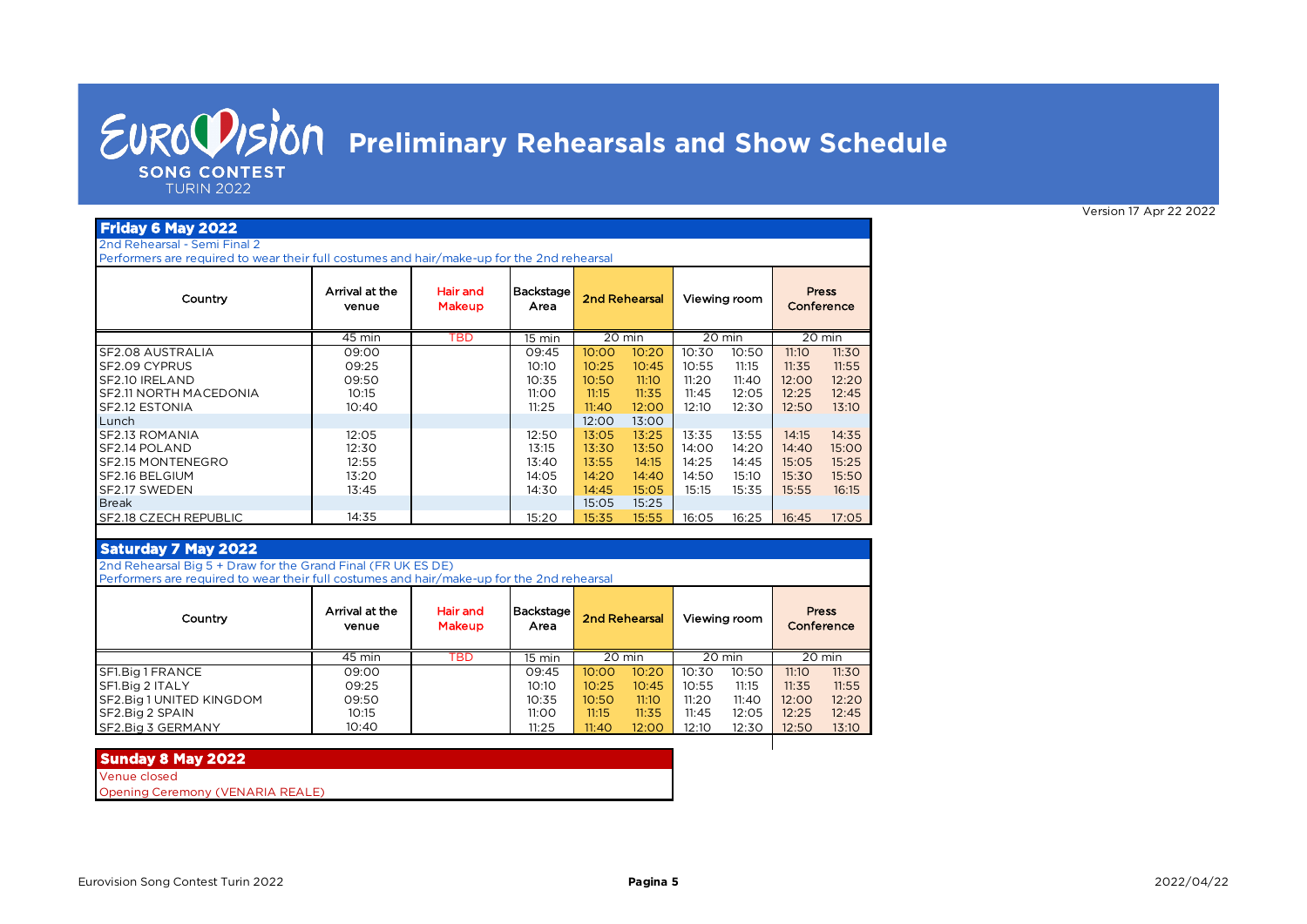### *EUROUISION* Preliminary Rehearsals and Show Schedule **SONG CONTEST TURIN 2022**

Commentary briefing SF1 11:30 13:00<br>
Semi Final 1 - dress rehearsal 1 15:00 17:25 Semi Final 1 - dress rehearsal 1 Hosts Press Conference<br>Pre-show 20:00 20:45 Pre-show 20:00 20:45<br> **Pre-show 20:45** 20:00 20:45 Semi Final 1 - dress rehearsal 2 Semi Final 1 - Dress Rehearsals 1 & 2 145 min run 45 min show 145 min run Press Conference Room **Monday 9 May 2022** Press Conference Room

| Tuesday 10 May 2022                                         |       |       |                       |  |  |  |  |  |
|-------------------------------------------------------------|-------|-------|-----------------------|--|--|--|--|--|
| Semi Final 1 - Dress Rehearsal 3 & broadcast                |       |       |                       |  |  |  |  |  |
| <b>Heads of Delegation Breakfast</b>                        | 09:30 | 11:30 | Press Conference Room |  |  |  |  |  |
| Pre-show                                                    | 14:00 | 14:45 | 45 min show           |  |  |  |  |  |
| Semi Final 1 - dress rehearsal 3                            | 15:00 | 17:15 | 135 min run           |  |  |  |  |  |
| Pre-show                                                    | 20:00 | 20:45 | 45 min show           |  |  |  |  |  |
| <b>Semi Final 1 - live Broadcast</b>                        | 21:00 | 23:15 | 135 min run           |  |  |  |  |  |
| Press conference 10 finalists + draw<br>for the Grand Final | 23:40 | 00:25 | Press Conference Room |  |  |  |  |  |

| <b>Wednesday 11 May 2022</b>     |                                       |       |                       |  |  |  |  |  |  |
|----------------------------------|---------------------------------------|-------|-----------------------|--|--|--|--|--|--|
|                                  | Semi Final 2 - Dress Rehearsals 1 & 2 |       |                       |  |  |  |  |  |  |
|                                  |                                       |       |                       |  |  |  |  |  |  |
| Commentary briefing SF2          | 11:30                                 | 13:00 | Press Conference Room |  |  |  |  |  |  |
| Semi Final 2 - dress rehearsal 1 | 15:00                                 | 17:27 | 147 min run           |  |  |  |  |  |  |
| <b>Press Conference</b>          | 18:00                                 | 19:30 | Press Conference Room |  |  |  |  |  |  |
| EBU/Rai/JESC                     |                                       |       |                       |  |  |  |  |  |  |
| Pre-show                         | 20:00                                 | 20:45 | 45 min show           |  |  |  |  |  |  |
| Semi Final 2 - dress rehearsal 2 | 21:00                                 | 23:27 | 147 min run           |  |  |  |  |  |  |